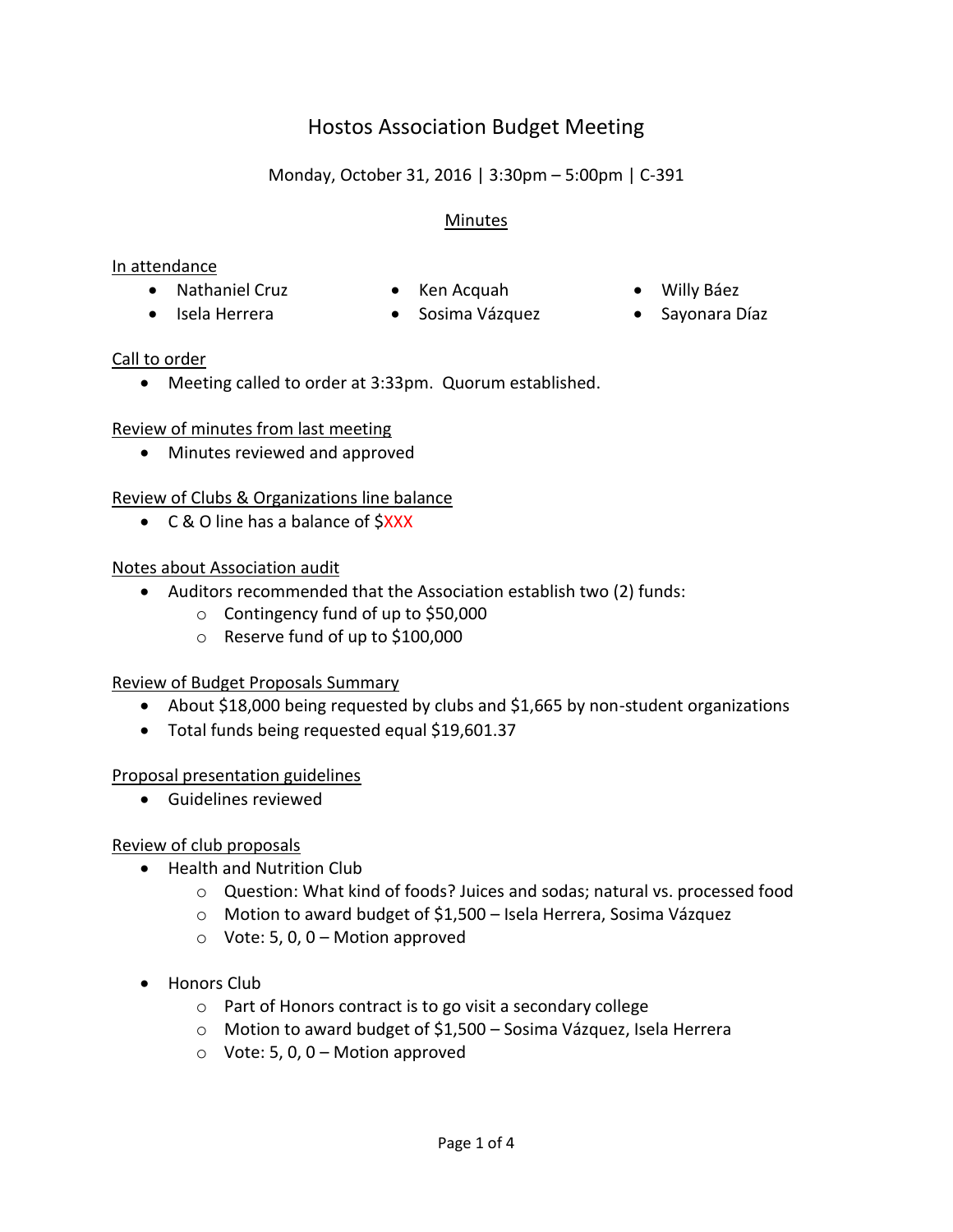- Veterans Club
	- $\circ$  Proposal has been edited removed band and Metrocards from event #3
	- o Motion to award budget of \$1,500 Isela Herrera, Sosima Vázquez
	- $\circ$  Vote: 5, 0, 0 Motion approved
- Public Administration Club
	- o Question: How will you recruit 40 students? Will promote event in classes
	- o Question: Is the event open to other majors? Yes
	- o Motion to award budget of \$1,500 Sosima Vázquez, Isela Herrera
	- $\circ$  Vote: 5, 0, 0 Motion approved
- Comic Book Club
	- $\circ$  Tabled no representative present
- Black Student Union (BSU)
	- o Question: What other club are you organizing your event with? Caribbean Students Association
	- $\circ$  Suggestion: Might want to hold first event in a more open space Club will recruit on The Bridge the day before
	- o Motion to award budget of \$1,500 Sosima Vázquez, Isela Herrera
	- $\circ$  Vote: 5, 0, 0 Motion approved
- Caribbean Students Association (CSA)
	- o Motion to award budget of \$600 Isela Herrera, Sayonara Díaz
	- $\circ$  Vote: 5, 0, 0 Motion approved
- Digital Collective
	- o Tabled no representative present
- Puerto Rican Student Organization (Puerto Rican Club)
	- o Book presentation will take place twice
	- o Motion to award budget of \$1,500 Isela Herrera, Sosima Vázquez
	- $\circ$  Vote: 5, 0, 0 Motion approved
- Art & Architecture Club
	- o Trip about 10-14 students interested so far
	- $\circ$  Question: Are the funds requested for museum admission or special exhibit? Admission. Will need to check if admission is free for students.
	- o If free, try to bring more students
	- o Motion to award budget of \$600 Isela Herrera, Sosima Vázquez
	- $\circ$  Vote: 5, 0, 0 Motion approved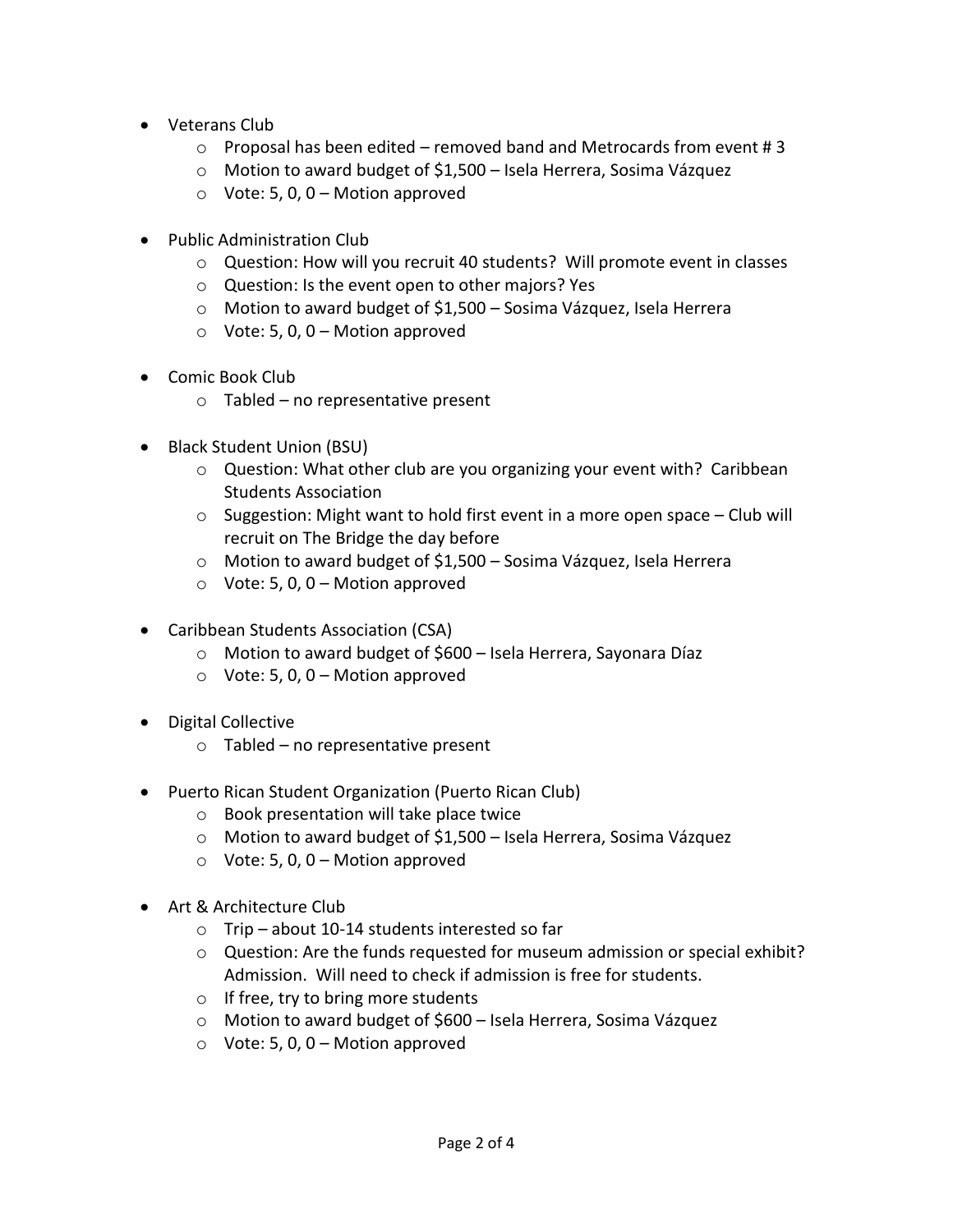- Aging and Health Club
	- o Already participated in two (2) activities
	- o Also want to hold event on campus
	- o Concern: \$375 for 4 people (to attend conference). Can you fundraise to attend the conference?
	- $\circ$  Motion to award budget of \$1,100 with the condition that the trip be made open to more students – Isela Herrera, Sayonara Díaz
	- $\circ$  Vote: 5, 0, 0 Motion approved
- Business Startup Club
	- $\circ$  VP Cruz Can you put together a 3-minute video to promote the entrepreneur projects? We can promote it on the monitors if you do
	- o Motion to award budget of \$1,100 Isela Herrera, Sosima Vázquez
	- $\circ$  Vote: 5, 0, 0 Motion approved
- Engineering Club
	- o Motion to award budget of \$1,000 Isela Herrera, Sosima Vázquez
	- $\circ$  Vote: 5, 0, 0 Motion approved
- Law and Social Justice Club
	- o Tabled no representative present
- Dual Degree Programs
	- o Motion to award budget of \$1,400 Isela Herrera, Sosima Vázquez
	- $\circ$  Vote: 5, 0, 0 Motion approved
- Forensic Science Initiative
	- $\circ$  Question: How many people in the program (Forensic Science)? Not sure
	- o Motion to award budget of \$265 Isela Herrera, Sosima Vázquez
	- $\circ$  Vote: 5, 0, 0 Motion approved
- Comic Book Club
	- o Question: What is the Pokemon Booster Box? It's a prize. It might seem expensive, but that is the cheapest one we could find.
	- o Motion to award budget of \$1,110.87 Isela Herrera, Sosima Vázquez
	- $\circ$  Vote: 5, 0, 0 Motion approved

# Second review of proposals

- Nursing Club
	- $\circ$  Requesting an additional \$656.00 to pay for Security and the pins
	- o Board elected not to approve any additional funds